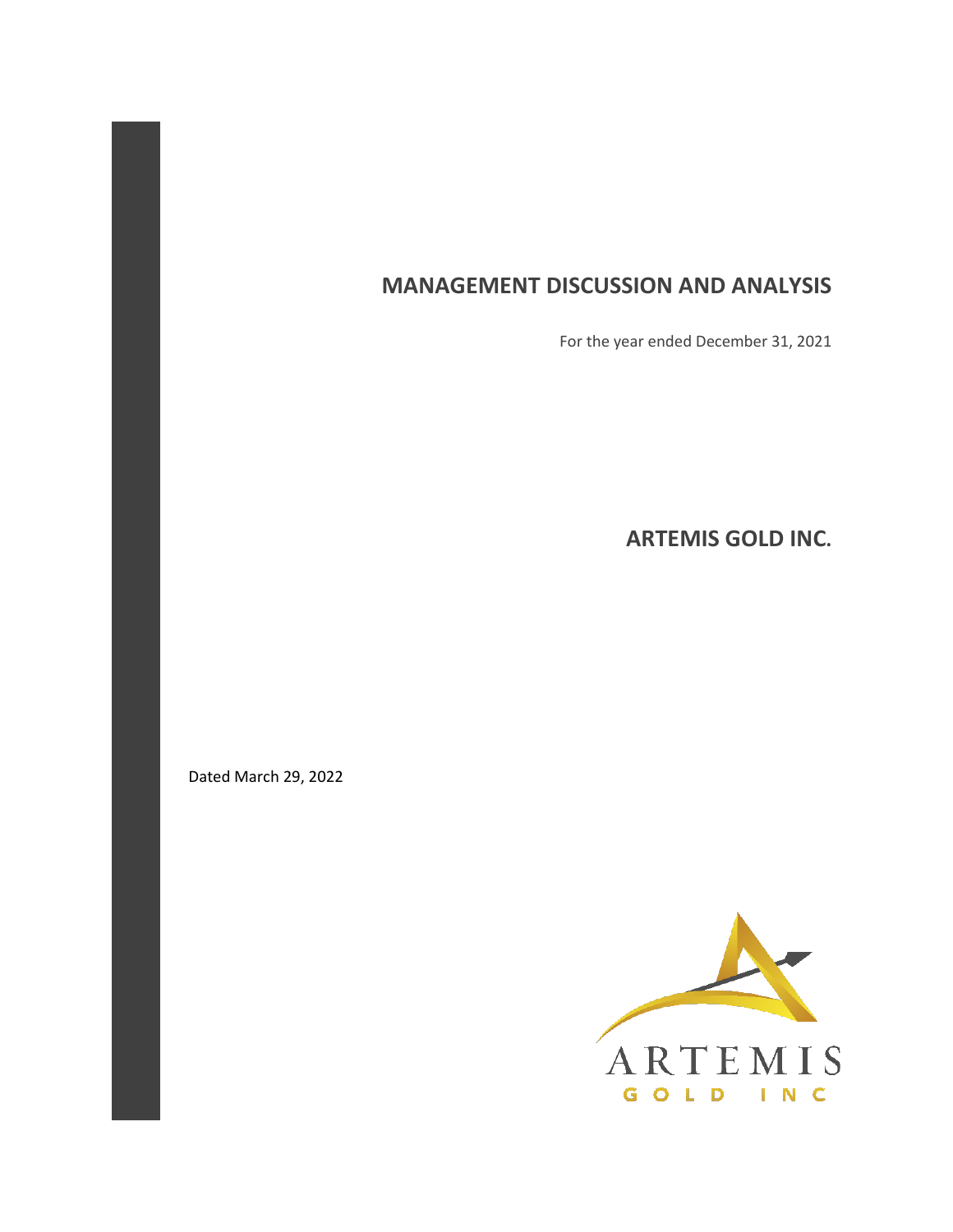Management's Discussion and Analysis of Financial Condition and Results of Operations For the year ended December 31, 2021

### **1. GENERAL**

This management's discussion and analysis ("**MD&A**") is management's interpretation of the results and financial condition of Artemis Gold Inc. ("**Artemis**" or the "**Company**") for the year ended December 31, 2021 and includes events up to the date of this MD&A. This discussion should be read in conjunction with the annual audited financial statements for the year ended December 31, 2021 and the related notes thereto of the Company (the "**Annual Financial Statements**") and other corporate filings of the Company, including its most recently filed Annual Information Form ("**AIF**"), all of which are available under the Company's profile on SEDAR at www.sedar.com. Unless otherwise specified, the Company's Annual Financial Statements have been prepared in accordance with International Financial Reporting Standards ("**IFRS**") as issued by the International Accounting Standards Board. All dollar figures stated herein are expressed in Canadian dollars, unless otherwise specified. This MD&A contains forward-looking information. Please see the section, "Note Regarding Forward-Looking Information" for a discussion of the risks, uncertainties and assumptions used to develop the Company's forward-looking information. For additional discussion and details of these risks, refer to the risk factors set forth in the Company's most recently filed AIF, which can be found under the Company's corporate profile on SEDAR a[t www.sedar.com.](http://www.sedar.com/)

## **2. TECHNICAL INFORMATION**

All scientific and technical information herein related to the Blackwater Gold Project located in central British Columbia (the "**Blackwater Project**" or "**Blackwater**") has been reviewed and approved by Mr. Jeremy Langford, FAusIMM., who is the Company's Chief Operating Officer and a qualified person for the purposes of National Instrument 43-101 *Standards of Disclosure for Mineral Projects* ("**NI 43-101**"). For additional information regarding the Blackwater Project, please see the Company's news release dated September 13, 2021, as well as the Company's technical report entitled "Blackwater Gold Project, NI 43-101 Technical Report on Updated Feasibility Study" with an effective date of September 10, 2021 (the "**Feasibility Study**"), both available on the Company's profile a[t www.sedar.com.](http://www.sedar.com/)

## **3. BACKGROUND**

Artemis was incorporated on January 10, 2019 pursuant to the *Business Corporations Act* (British Columbia) under the name 1193490 B.C. Ltd. Artemis was incorporated as a wholly-owned subsidiary of Atlantic Gold Corporation for the purpose of acquiring gold mineral exploration properties. The Company's common shares are traded on the TSX Venture Exchange (the "**TSXV**") under the symbol "ARTG".

Since the acquisition of the Blackwater Project from New Gold Inc. ("**New Gold**") on August 21, 2020 (the "**Blackwater Acquisition**"), the Company's primary focus has been to advance Blackwater to construction.

The Company also holds a 32% equity interest in Velocity Minerals Ltd ("**VLC**"). VLC is in the business of acquiring, exploring, and evaluating mineral resource properties in Bulgaria and its flagship project is the Rozino Project. Velocity's common shares are traded on the TSXV under the symbol "VLC".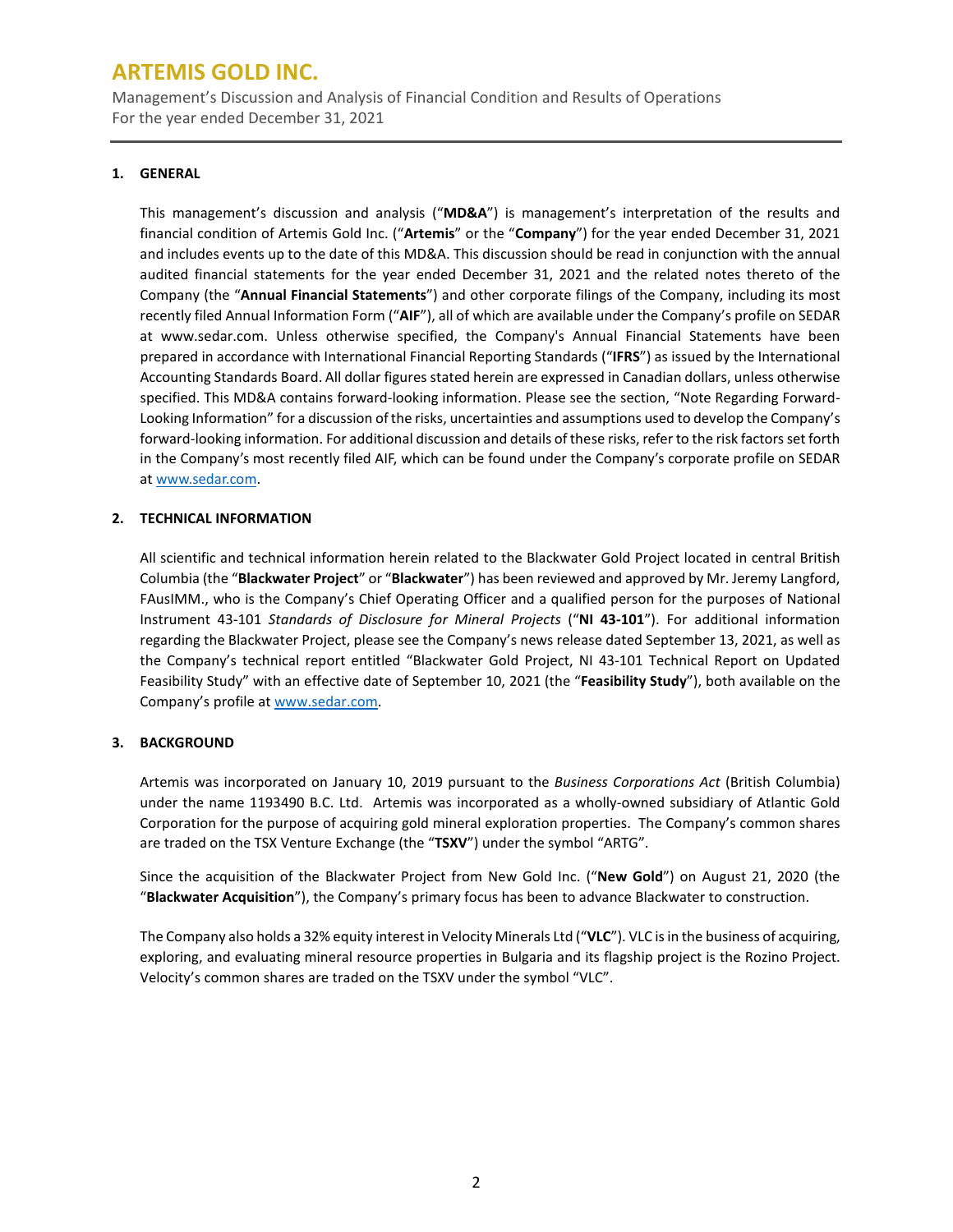Management's Discussion and Analysis of Financial Condition and Results of Operations For the year ended December 31, 2021

#### **4. HIGHLIGHTS AND KEY BUSINESS DEVELOPMENTS**

The Company continued to focus on key optimization and de-risking activities associated with the Blackwater Project through:

- (i) Finalizing the previously announced silver stream offer from Wheaton Precious Metals™ Corp. ("**Wheaton**") to provide additional funding for the development of the Blackwater Project in the amount of approximately \$176 million (US\$141 million);
- (ii) Executing an underwritten commitment letter from Macquarie Bank Limited ("**Macquarie**") and National Bank of Canada ("**National Bank**") associated with a \$360 million project loan facility ("**PLF**" to fund the Blackwater Project. The PLF also allows for an additional \$25 million in capitalized interest and a \$40 million standby cost overrun facility (the "**Standby COF**");
- (iii) Announcing inclusion in the VanEck Vectors Junior Gold Miners Exchange Traded Fund (NYSE:GDXJ) ("**GDXJ**").

### **5. DEVELOPMENT OF BLACKWATER**

#### **Key milestones achieved**

Since October 1, 2021, the Company has completed the following activities to reduce the project execution risk associated with Blackwater:

i) Silver stream financing and sale of Gold Stream to Wheaton

### *Silver stream*

During Q4 2021, the Company concluded a silver stream precious metals purchase agreement (the "**Silver Stream Agreement**") with Wheaton, in respect to the Blackwater Project.

Under the terms of the Silver Stream Agreement, Wheaton has agreed to fund US\$141 million (approximately \$176 million) of the construction cost of the Blackwater project in exchange for the right to purchase 50% of the silver production from the mineral reserves of Blackwater until approximately 18 million ounces of silver have been delivered, after which the stream reduces to 33% of the silver production for the life of mine. Wheaton will buy the silver that is to be delivered under the Silver Stream Agreement at a price equal to 18% of the spot silver prices until the up-front deposit payment is reduced to zero, and at a price of 22% of the spot silver prices thereafter.

The Silver Stream Financing Agreement also contains a partial buy back option such that, in the event of a change of control, until the earlier of January 1, 2025 or the achievement of commercial production at Blackwater, the Company will have a one-time option to repurchase up to 33% of the silver stream for certain consideration.

### *Sale of Gold Stream*

In connection with the Blackwater Acquisition, the Company originally entered into a gold stream agreement with New Gold whereby New Gold would receive 8% of the gold production from Blackwater until 279,908 ounces had been delivered, following which New Gold's interest in production would decrease to 4% of produced gold (the "**Gold Stream**"). Under the Gold Stream agreement, the Company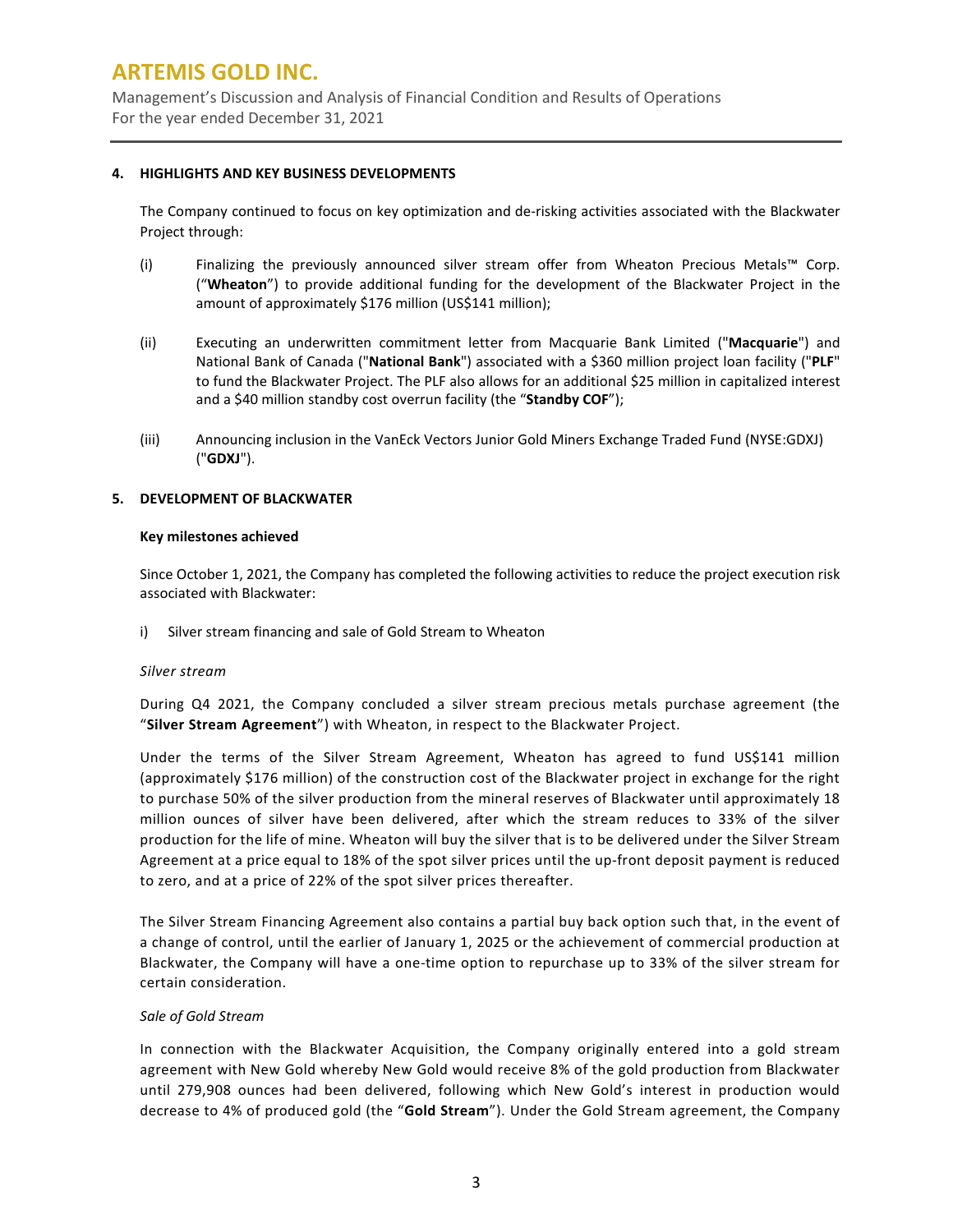Management's Discussion and Analysis of Financial Condition and Results of Operations For the year ended December 31, 2021

had a right of first offer ("**ROFO**") should New Gold ever receive an offer to sell the Gold Stream. On December 13, 2021, New Gold sold the Gold Stream to Wheaton and the Company waived its ROFO in exchange for:

- New Gold waiving its rights under the ROFR Offer for the Silver Stream Agreement
- Certain favourable amendments to the existing Gold Stream to accommodate the planned project financing for Blackwater

Aligning both the Silver Stream Agreement and the Gold Stream Agreements with a single counterparty (Wheaton) facilitated the simplification of administration of both agreements through development and operations of Blackwater.

Wheaton maintains a security interest over Blackwater in connection with the Gold Stream, subject to certain provisions. The Silver Stream Agreement will be a subordinated secured obligation of the Company.

(ii) Execution of credit approved commitment letter

On February 24, 2022, the Company announced the execution of a credit-approved commitment letter with Macquarie and National Bank to jointly underwrite a \$360 million PLF, to fund a significant component of the estimated construction costs of the Company's Blackwater Project. The PLF also provides for up to \$25 million in capitalized interest and a \$40 million Standby COF. The Standby COF is an addition to the facilities previously announced on April 9, 2021, and represents a further enhancement of these financing facilities to de-risk development in the current economic environment.

The execution of the Commitment Letter represents a strong statement of support of the technical and economic merits of Blackwater by Macquarie and National Bank, and achieves another important milestone towards de-risking the development of Blackwater.

Currently Artemis remains confident in the \$645 million initial capital cost estimate outlined in the 2021 Feasibility Study. Potential future inflationary pressures remain a risk for development projects and accordingly the Standby COF provides another important risk management tool at management's disposal at a competitive cost of capital. The PLF remains subject to customary conditions precedent, including but not limited to the finalization of definitive documentation.

## **Highlights of the PLF**

Key terms of the PLF include the following:

• Facility Amount - \$360 million, plus up to \$25 million for capitalized interest prior to Project completion, plus a Standby COF in the amount of \$40 million. The Company may cancel the Standby COF once Project development reaches completion;

• Interest Rate – Canadian Dealer Offered Rate ("**CDOR**"), plus a margin of 4.5% pre-project completion, reducing to 4.0% post-completion. Any amounts drawn on the Standby COF will carry the above pricing plus an additional 2%;

- Fees Customary Upfront and standby fees for a facility of this nature;
- Repayment and Maturity Principal and capitalized interest is expected to be repayable in quarterly installments over six years, with reduced repayments during the period when the Company expects to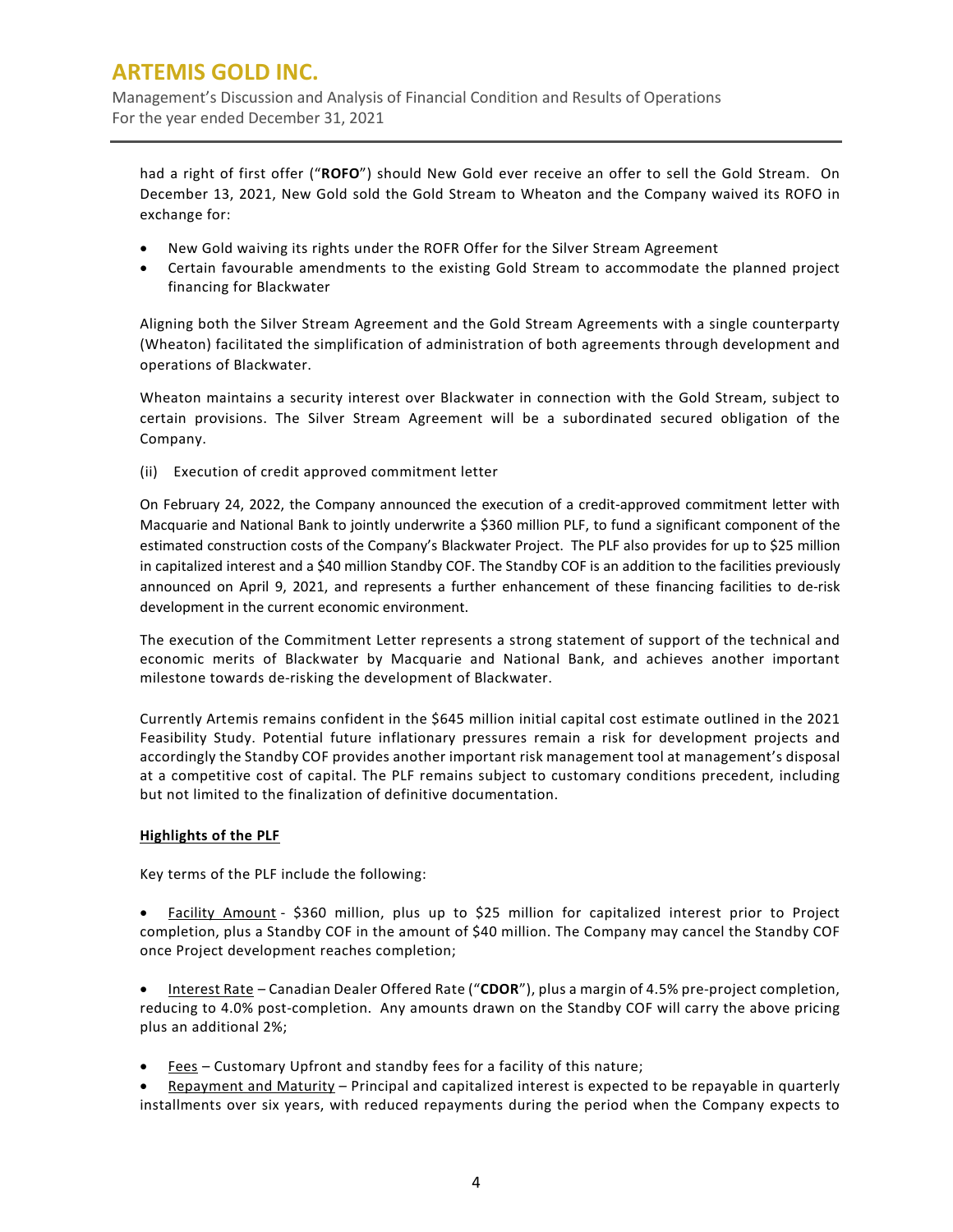Management's Discussion and Analysis of Financial Condition and Results of Operations For the year ended December 31, 2021

undertake its expansion of the Project from phase 1 to phase 2. The PLF can be prepaid at anytime without penalty;

• Liquidity – Minimum required proceeds of \$10 million, debt service reserve of principal and interest owing in the upcoming quarter; and

• Hedging - A hedging program is expected to be put in place following the execution of a definitive credit agreement pending certain conditions being met. In order to limit the Company's exposure to lower gold prices early in the mine life including during pay-back and in support of overall project economics, the extent of the hedge program may range from 185,000 gold ounces (at a hedge price of C\$2,632 per gold ounce) to 250,000 gold ounces (at a hedge price of C\$2,369 per gold ounce).

Closing of the PLF will be subject to completion of final due diligence, definitive documentation and other typical conditions precedent for a financing of this nature. The Company is targeting the execution of a definitive credit agreement during Q2 2022.

### (iv) Update on EPC Contract and Project development

The Company has engaged with a number of Engineering, Procurement and Construction ("EPC") contractors in connection with the EPC contract for the construction of the processing facility and associated infrastructure (the "Facilities") for the Blackwater Project and expects to award the EPC contract to the successful bidder by the end of April 2022.

Early works construction at Blackwater remains targeted to commence in Q2 2022 to prepare the Project site in order to accommodate the commencement of major works construction activities.

As of the date of this MD&A, the Company is now targeting receipt of the BC Mines Act Permit in the Fall of 2022 with major construction activities to commence shortly thereafter.

Currently the Project schedule maintains an estimated first gold pour date of H1 2024, consistent with the schedule outlined in the Feasibility Study

#### **Update on Environmental Social and Governance matters**

During the period, the Company continued to engage in a number of Environmental Social and Governance ("**ESG**") initiatives, including:

- a) Performing an evaluation of the Company's existing ESG practices. The Company developed a roadmap to comply with the social and environmental undertakings contained in the Equator Principles ("**EP4**") and to adopt governance best-practices relative to the Company's peers, making significant strides towards accomplishing said principles and best practices;
- b) Eliminating the use of hydrocarbons in the Blackwater processing plant as part of the Feasibility Study;
- c) Continued and meaningful engagement with the Indigenous Peoples impacted by Blackwater.

#### **Next Steps**

Over the next 12 months, the Company will be focused on the following activities:

• Awarding the EPC contract for the Facilities;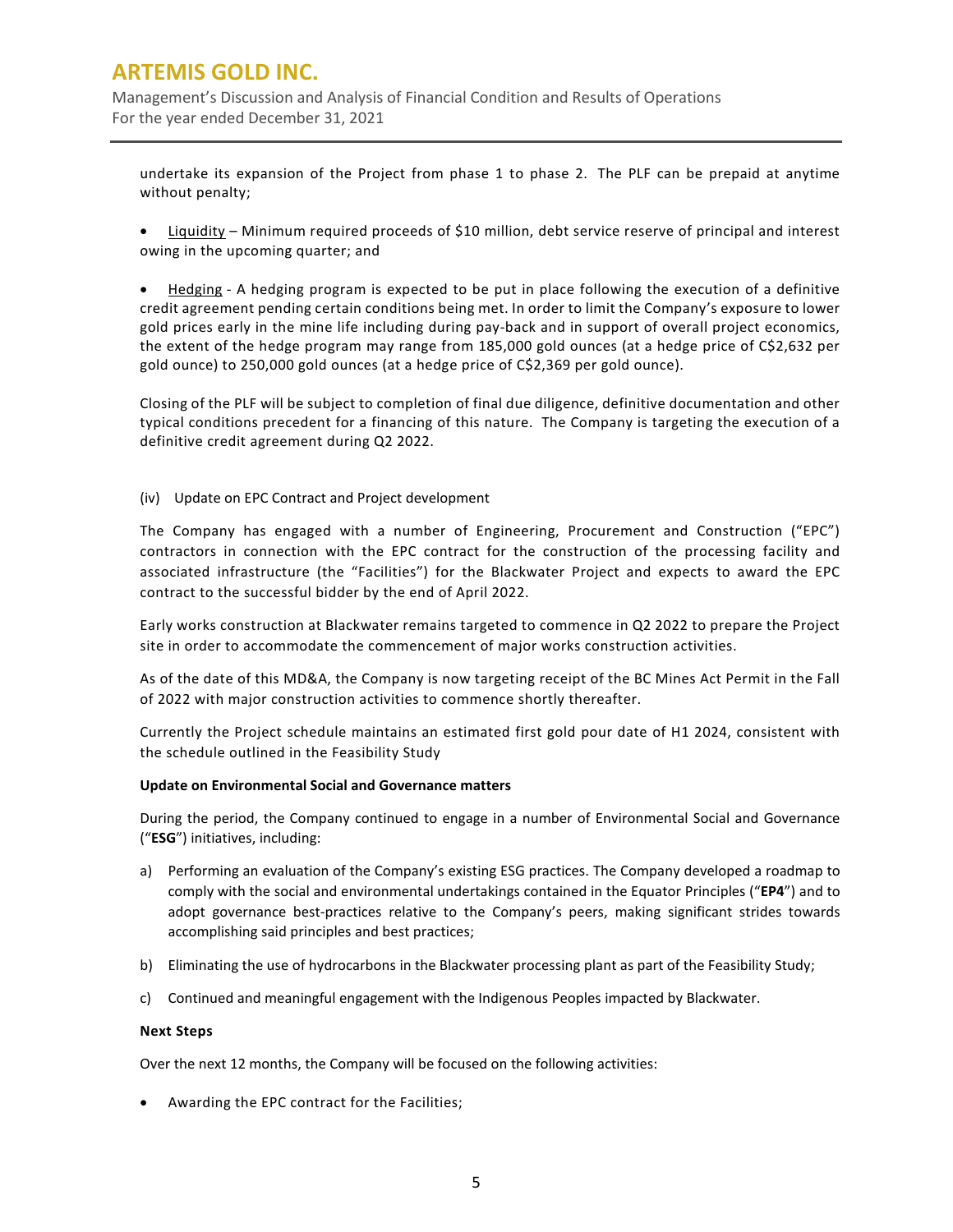Management's Discussion and Analysis of Financial Condition and Results of Operations For the year ended December 31, 2021

- Continuing engagement and negotiations with First Nations who may be impacted by the Project;
- Commencing early works activities in Q2 2022;
- Finalization of the definitive credit agreement for the PLF;
- Advancing supply and credit agreements associated with the Blackwater mining fleet;
- Receiving the BC Mines Act Permit and other authorizations in order to commence Project construction; and
- Commencement of major construction activities shortly following receipt of the BC Mines Act Permit in the Fall of 2022.

#### **6. DISCUSSION OF OPERATIONS AND SELECTED ANNUAL INFORMATION**

During the year ended December 31, 2021 ("**FY2021**") and December 31, 2020 ("**FY2020**") the Company incurred a net loss of \$13,710,752 and \$3,932,407, respectively.

The following information has been derived from the Annual Financial Statements and should be read in conjunction with the Company's Annual Financial Statements. YTD 2019 is from January 10, 2019 to December 31, 2019. The information for the three months ended December 31, 2021 ("**Q4 2021**") and December 31, 2020 ("**Q4 2020**") was derived in conjunction with the Unaudited Condensed Interim Financial Statements for the three months ended September 30, 2021 and September 30, 2020 which are available on [www.sedar.com.](http://www.sedar.com/)

|                                                      | Q4 2021       | Q4 2020     | <b>YTD 2021</b> | <b>YTD 2020</b> | <b>YTD 2019</b> |
|------------------------------------------------------|---------------|-------------|-----------------|-----------------|-----------------|
| <b>Operating expenses</b>                            |               |             |                 |                 |                 |
| Depreciation                                         | 93,214        | 41.870      | 340,641         | 167,483         | 39,989          |
| Management fees and wages                            | 1,039,285     | 549,496     | 3,216,248       | 2,183,408       | 349,878         |
| Investor relations and corporate development         | 77,919        | 54,731      | 297,600         | 422.706         | 61,396          |
| Office, insurance and general                        | 219,271       | 165,659     | 864,495         | 424,344         | 113,152         |
| Professional fees                                    | 158,182       | 488,878     | 1,121,112       | 758,557         | 291,538         |
| Share-based payments                                 | 1,402,154     | 1,086,694   | 4,579,325       | 2,371,263       | 818,447         |
| Transfer agent and regulatory                        | 129,760       | 94,670      | 302,147         | 179,950         | 49,325          |
| Loss from operations                                 | (3, 119, 785) | (2,481,998) | (10,721,568)    | (6,507,711)     | (1,723,725)     |
|                                                      |               |             |                 |                 |                 |
| Other (expense) income                               |               |             |                 |                 |                 |
| Accretion expense on lease liability                 | (19, 252)     | (12,990)    | (81, 921)       | (53, 775)       | (14, 284)       |
| Accretion expense on consideration payable           |               | 344,037     |                 |                 |                 |
| Accretion expense on asset retirement obligation     | (18,038)      | (22, 983)   | (76, 850)       | (22, 983)       |                 |
| Interest expense on convertible debenture            |               |             |                 |                 | (148, 591)      |
| Equity loss from investment in associate             | (176, 901)    | (65, 160)   | (701, 729)      | (418,996)       | (208,002)       |
| Gain on investment in associate                      |               |             |                 |                 | 1,488,000       |
| Fair value adjustment on convertible debenture       |               | 1,044,477   | (795, 646)      | 1,410,550       | 5,359,338       |
| Fair value adjustment on warrants                    | (1,084,393)   | 384,333     | (2,055,343)     | 106,721         | 2,351,844       |
| Interest income                                      | 198,926       | 132,017     | 722,305         | 554,663         | 172,309         |
| Other expenses                                       |               | (274, 937)  |                 | (274, 937)      |                 |
| Net (loss) gain before income taxes                  | (4, 219, 443) | (953, 204)  | (13,710,752)    | (5,206,468)     | 7,276,889       |
| Deferred income tax recovery                         |               |             |                 | 1,274,061       | (1,000,895)     |
| Net (loss) gain                                      | (4, 219, 443) | (953, 204)  | (13,710,752)    | (3,932,407)     | 6,275,994       |
|                                                      |               |             |                 |                 |                 |
| Other comprehensive (loss) gain, net of tax          |               |             |                 |                 |                 |
| Items that will not be reclassified to net loss      |               |             |                 |                 |                 |
| Gains on marketable securities                       | 51,927        | 825,020     | 444,057         | 2,861,695       | 54,303          |
| Comprehensive (loss) gain                            | (4, 167, 516) | (128, 184)  | (13, 266, 695)  | (1,070,712)     | 6,330,297       |
|                                                      |               |             |                 |                 |                 |
| (Loss) gain per common share                         |               |             |                 |                 |                 |
| Basic                                                | (0.03)        | (0.01)      | (0.10)          | (0.05)          | 0.31            |
| Diluted                                              | (0.03)        | (0.01)      | (0.10)          | (0.05)          | 0.26            |
| Weighted average number of common shares outstanding |               |             |                 |                 |                 |
| Basic                                                | 153,758,332   | 124,200,969 | 142,224,347     | 75,234,362      | 20,326,239      |
| Diluted                                              | 153.758.332   | 124,200,969 | 142.224.347     | 75.234.362      | 24,971,679      |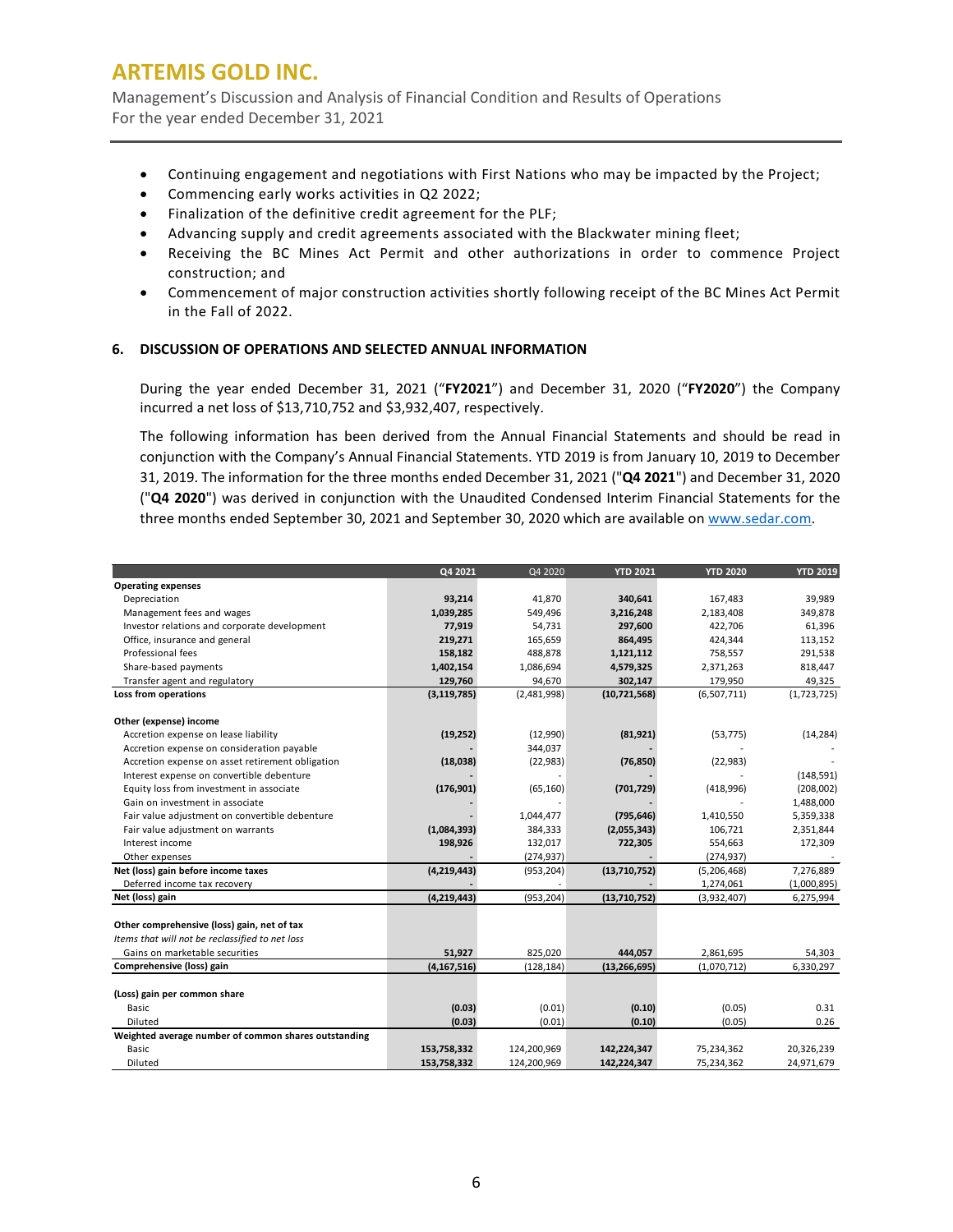Management's Discussion and Analysis of Financial Condition and Results of Operations For the year ended December 31, 2021

The following includes an analysis of significant factors that impacted period-to-period variations:

#### **Management fees and wages**

Management fees and wages increased by \$489,789 and \$1,032,840 for Q4 2021 and FY2021, respectively, compared to the comparative prior periods. The increase for both periods was predominantly due to additional hires, including the impact of annual wage increases and bonus payments following the completion of the acquisition of Blackwater in Q3 2020. The Company continued to strengthen the management team throughout 2021 as the Company continued to position itself to execute on the development plan for Blackwater.

#### **Office, insurance and general**

Office, insurance and general expenses were \$53,612 and \$440,151 higher for Q4 2021 and FY2021, respectively, when compared to the comparative prior periods. This reflected the costs of setting up and operating the corporate head office in Vancouver as the scope of the Company's focus expanded towards the development of the Blackwater Project.

#### **Professional fees**

Professional fees decreased by \$330,696 for Q4 2021 compared to Q4 2020. The decrease was related predominantly to the fact that during Q4 2020 residual regulatory compliance costs associated with the Blackwater acquisition, as well as fees associated with the initial preparation of the Company's base shelf prospectus were incurred.

The increase of \$362,555 in professional fees for FY2021 is related predominately to consulting fees associated with the Company's environment, social and governance initiatives ("**ESG**"), costs associated with the Company's hiring and resourcing activities, as well as costs associated with filing the Company's base shelf prospectus.

#### **Share-based payments**

Stock-based compensation increased by \$315,460 and \$2,208,062 for Q4 2021 and FY2021, respectively, when compared to the comparative prior periods. The increases correspond to the expansion of the management team of the Company concurrent with and subsequent to the completion of the Blackwater acquisition.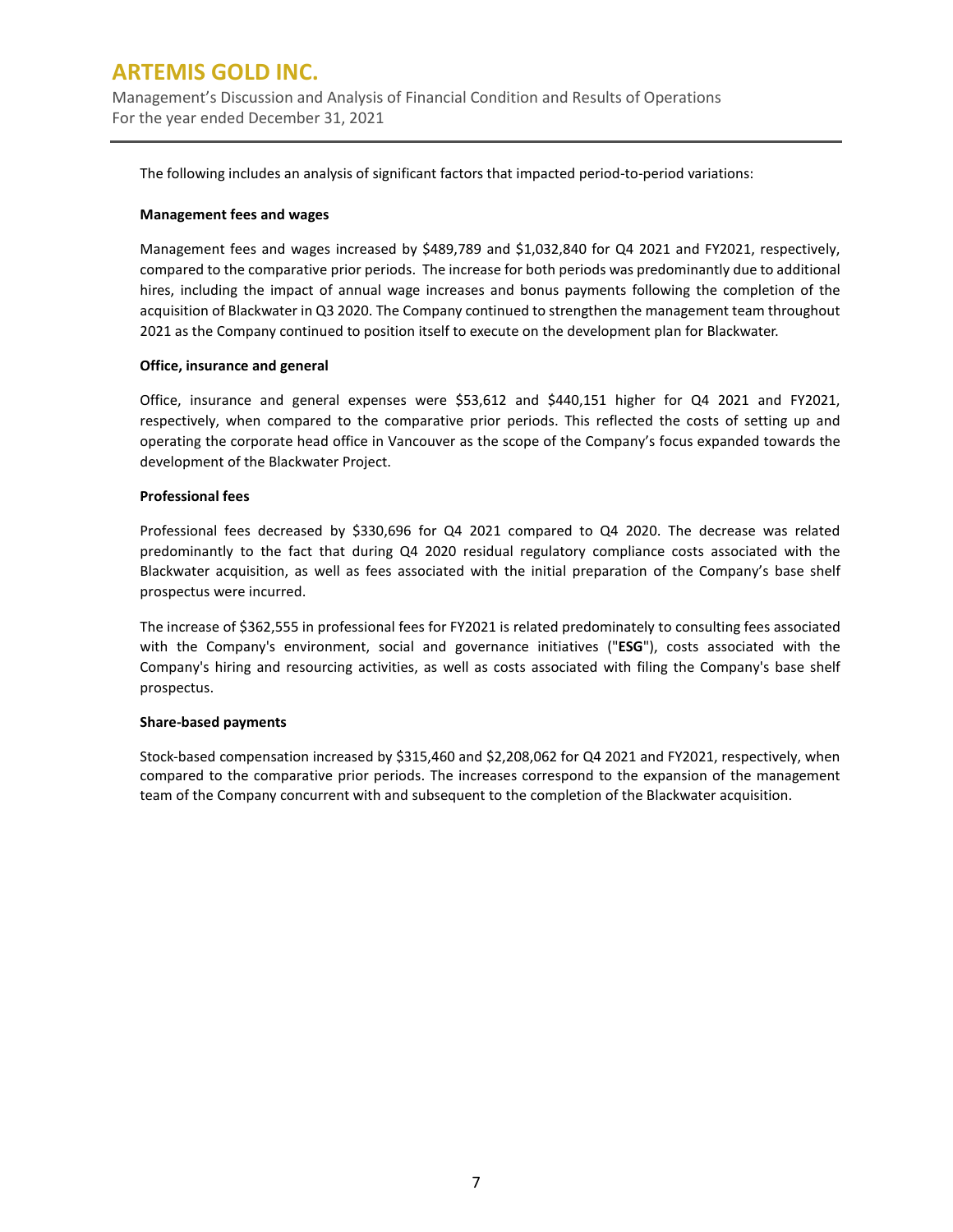Management's Discussion and Analysis of Financial Condition and Results of Operations For the year ended December 31, 2021

### **Changes associated with investment in VLC**

The investment in VLC is comprised of:

|                                           | Investment in | Convertible    |             |             |
|-------------------------------------------|---------------|----------------|-------------|-------------|
|                                           | associate     | debenture      | Warrants    | Total       |
|                                           |               |                |             |             |
| Balance, January 1, 2020                  | 5,639,902     | 9,999,434      | 2,351,844   | 17,991,180  |
| Investment                                | 3,825,858     |                | 240,897     | 4,066,755   |
| Fair value change for the year            |               | 1,410,550      | 106,721     | 1,517,271   |
| Shares received in settlement of interest | 432,990       | (432,990)      |             |             |
| Equity loss on investment in associate    | (418,996)     |                |             | (418,996)   |
| Balance, December 31, 2020                | 9,479,754     | 10,976,994     | 2,699,462   | 23,156,210  |
| Fair value change for the year            |               | (795, 646)     | (2,055,343) | (2,850,989) |
| Conversion of debenture                   | 10,181,348    | (10, 181, 348) |             |             |
| Equity loss on investment in associate    | (701,729)     |                |             | (701, 729)  |
| Balance, December 30, 2021                | 18,959,373    |                | 644.119     | 19.603.492  |

### *Equity loss on investment in associate*

The Company applies equity accounting over its investment in the common shares of VLC as the Company has significant influence over VLC due to its share ownership in the Company and its board representation. As a result, at inception of the investment, the VLC common shares were recognized at attributed cost, with the carrying amount of the investment increasing or decreasing to recognize the Company's proportionate share of the profit or loss of VLC at each reporting period.

On March 25, 2021, the Company exercised its conversion option on a convertible debenture which had a face value of \$5,094,000 plus accrued interest of \$208,784, in exchange for 21,211,136 common shares of VLC. This brought the Company's interest in the common shares of VLC to 50,701,138 (or 32% of VLC's issued and outstanding common shares). VLC's most recently reported net loss for the three and twelve months ended September 30, 2021 totaled \$552,388 and \$2,342,313, respectively, and is based on the most recently reported information available at the time of preparation of this MD&A. As at December 31, 2021, the fair market value of the Company's VLC common shares was \$15,717,353.

### *Fair value adjustment on convertible debenture*

During FY2021, the Company recorded a non-cash fair value loss on the convertible debenture of \$795,646, prior to the conversion of the convertible debenture.

### *Fair value adjustment on warrants*

The Company's warrants in VLC are measured at fair value through profit and loss which resulted in losses for Q4 2021 and FY2021 of \$1,084,393 and \$2,055,343 respectively. The Company used the Black-Scholes option pricing model to calculate the fair value of the warrants held in VLC. The loss for the year ended December 31, 2021 is primarily due to a decrease in VLC's share price from \$0.50 per share at the beginning of the year to \$0.31 per share at December 31, 2021.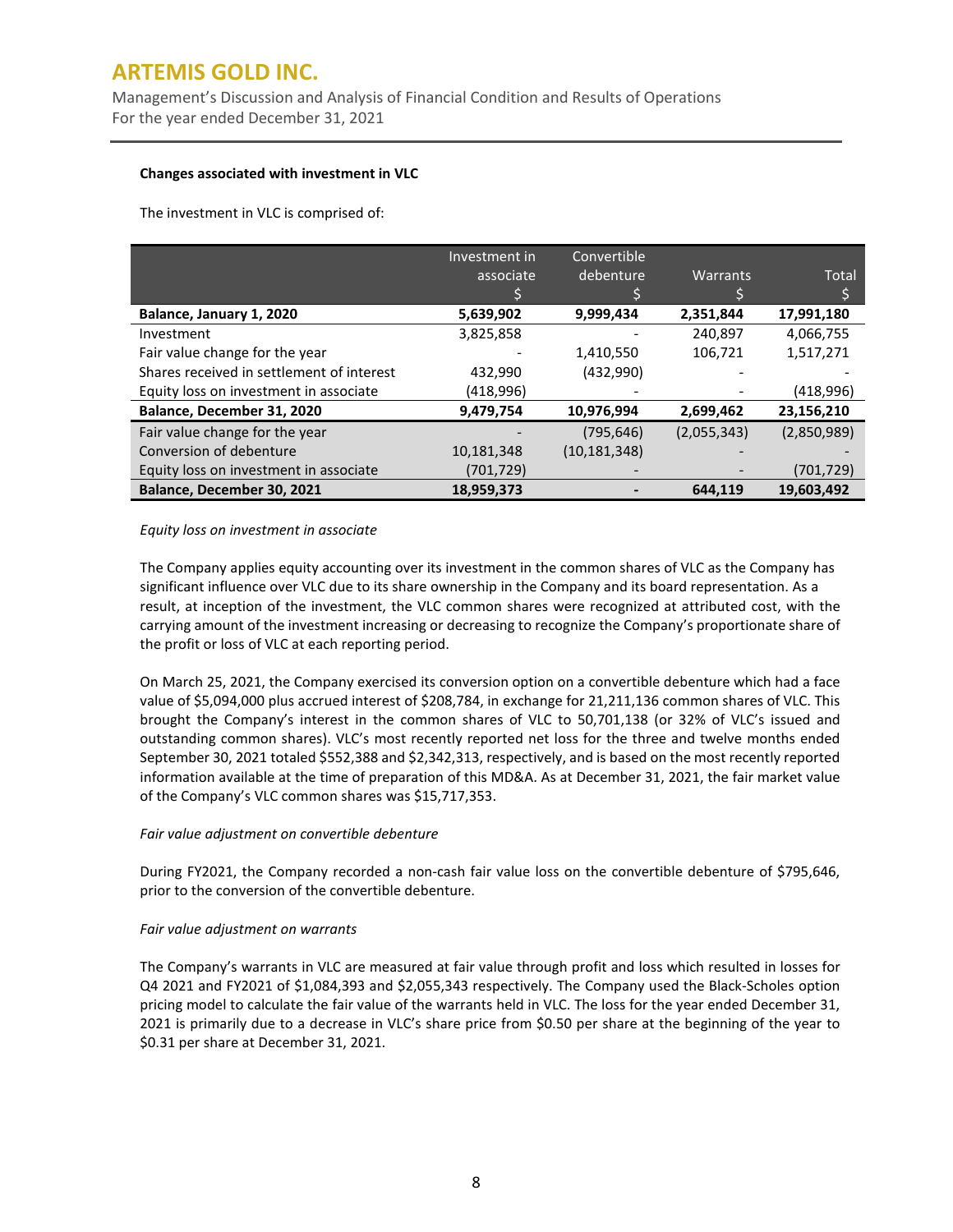Management's Discussion and Analysis of Financial Condition and Results of Operations For the year ended December 31, 2021

On August 12, 2021, 2,583,443 of the Company's share purchase warrants in VLC expired unexercised as the exercise price of the share purchase warrants (\$0.55 per share purchase warrant) remained in excess of the prevailing share price of VLC.

As at December 31, 2021, the Company held 9,300,000 share purchase warrants exercisable at \$0.25 per warrant until March 14, 2022 (see "Subsequent Events" section).

#### **Deferred Income Tax**

As at December 31, 2021, the Company's temporary differences (between carrying values and tax bases of assets and liabilities) were in a net deductible position. However, since the Company has not yet determined whether the deductible temporary differences are more-likely-than-not to be realized, no deferred tax asset was recognized.

### **7. SUMMARY OF QUARTERLY RESULTS**

The following information is derived from the Company's Interim Financial Statements prepared in accordance with IFRS applicable to interim financial reporting including IAS 34 – *Interim Financial Reporting*. For quarterly periods other than those ended December 31, the information below should be read in conjunction with the Company's Interim Consolidated Financial Statements for each of the past quarters.

|                                  | Q4 2021     | Q3 2021     | Q2 2021       | Q1 2021     |
|----------------------------------|-------------|-------------|---------------|-------------|
|                                  |             |             |               |             |
| Revenue                          |             |             |               |             |
| Net loss                         | (4,219,443) | (2,705,433) | (3, 269, 654) | (3,516,222) |
| Basic loss per share             | (0.03)      | (0.02)      | (0.02)        | (0.03)      |
| Diluted loss per share           | (0.03)      | (0.02)      | (0.02)        | (0.03)      |
| Cash dividend declared per share |             |             |               |             |
|                                  | Q4 2020     | Q3 2020     | Q2 2020       | Q1 2020     |
|                                  |             |             |               |             |
| Revenue                          |             |             |               |             |
| Net (loss) income                | (953,204)   | (2,237,147) | 3,882,635     | (4,624,691) |
| Basic (loss) income per share    | (0.01)      | (0.03)      | 0.08          | (0.10)      |
| Diluted (loss) income per share  | (0.01)      | (0.03)      | 0.06          | (0.10)      |
| Cash dividend declared per share |             |             |               |             |

The Company is focused on the development of the Blackwater Project and does not yet generate any revenue. It is the Company's policy to capitalize all mine development expenses incurred and as such the changes in net income from one period to another depend largely on corporate and administrative expenditure, non-cash fair value adjustments, equity accounting associated with the Company's interest in VLC as well as non-cash deferred income tax expenses and recoveries which are offset by any interest income accrued in the period.

The Company's common shares commenced trading on the TSXV on October 2, 2019. Since Q3 2019, corporate and administrative expenditure remained relatively consistent until the acquisition of Blackwater in Q3 2020. Concurrent with the acquisition of Blackwater, the Company commenced with building up its human resources, resulting in increased management fees and wages from Q3 2020 onwards.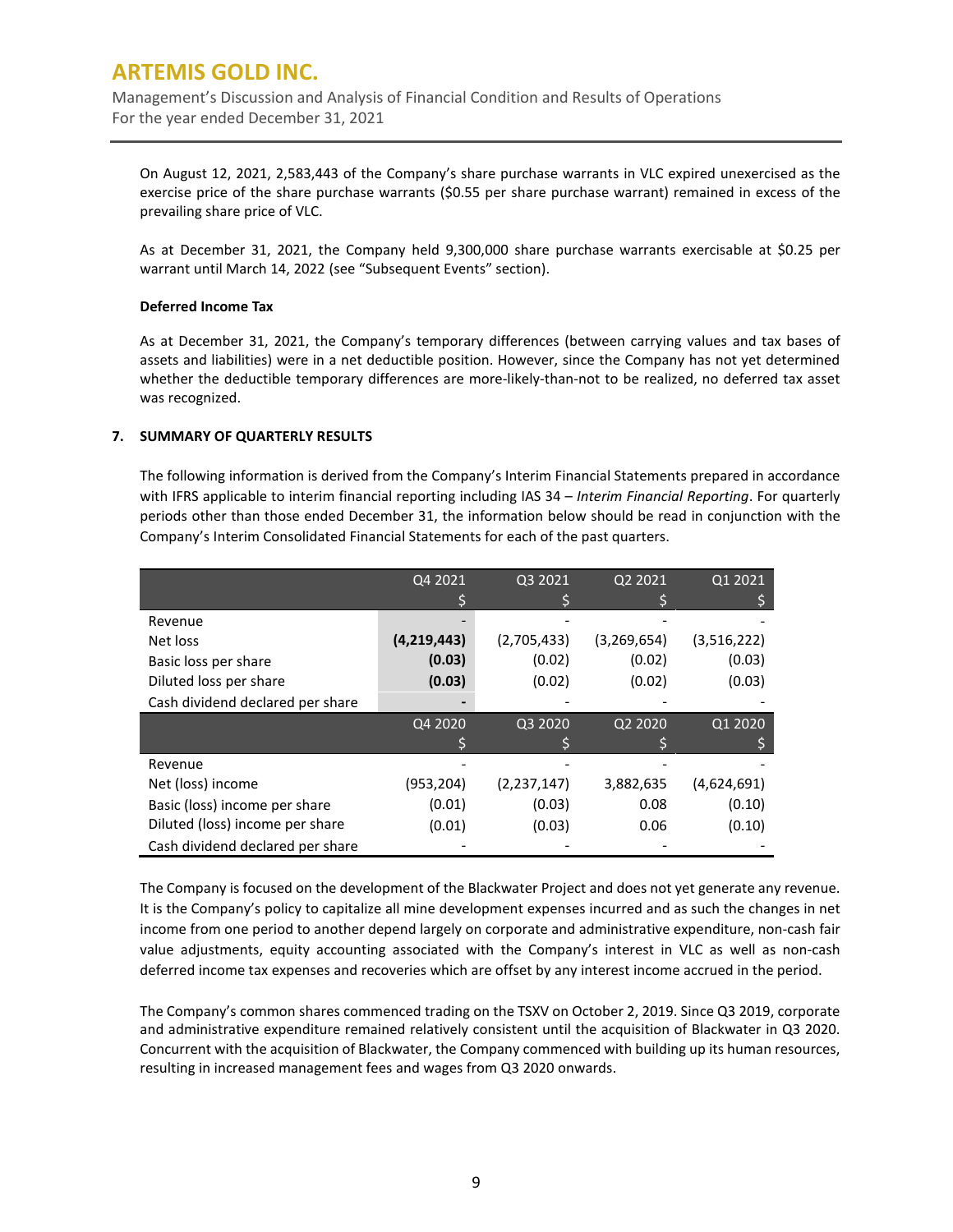Management's Discussion and Analysis of Financial Condition and Results of Operations For the year ended December 31, 2021

In addition to the foregoing, the predominant reason for fluctuations in net (loss) income from one quarter to another were the following changes in fair value adjustments to the Company's convertible debt and warrants held in VLC as well as stock-based compensation associated with the expansion of the management team towards the development of the Project:

|                                           | Q4 2021     | Q3 2021    | Q2 2021       | Q1 2021     |
|-------------------------------------------|-------------|------------|---------------|-------------|
|                                           |             |            |               |             |
| Stock based compensation                  | (1,402,154) | (993, 967) | (1, 146, 297) | (1,036,908) |
| Fair value adjustment on convertible debt |             |            |               | (795,646)   |
| Fair value adjustment on warrants         | (1,084,393) | (77,835)   | (686, 676)    | (206, 439)  |
|                                           | Q4 2020     | Q3 2020    | Q2 2020       | Q1 2020     |
|                                           |             |            |               |             |
| Stock based compensation                  | (999,186)   | (503, 451) | (257, 551)    | (523, 565)  |
| Fair value adjustment on convertible debt | 1,044,477   | (612, 693) | 3,605,547     | (2,626,781) |
| Fair value adjustment on warrants         | 384,333     | (379,366)  | 1,732,688     | (1,630,934) |

### **8. LIQUIDITY, CAPITAL RESOURCES, CASH FLOWS AND SELECTED ANNUAL INFORMATION**

#### **Liquidity**

As a development-stage company, Artemis does not have revenues and is expected to incur operating losses for the foreseeable future.

The Company's net assets and working capital position were as follows:

|                           | As at                    | As at       | As at                               |
|---------------------------|--------------------------|-------------|-------------------------------------|
|                           | <b>December 31, 2021</b> |             | December 31, 2020 December 31, 2019 |
|                           |                          |             |                                     |
| <b>Assets</b>             |                          |             |                                     |
| Cash and cash equivalents | 131,359,116              | 51,846,826  | 31,502,309                          |
| Other current assets      | 1,772,236                | 4,951,253   | 431,215                             |
| Current assets            | 133,131,352              | 56,798,079  | 31,933,524                          |
|                           |                          |             |                                     |
| Restricted cash           | 824,300                  | 540,800     |                                     |
| Other non-current assets  | 335,835,779              | 295,334,486 | 19,133,289                          |
| <b>TOTAL ASSETS</b>       | 469,791,431              | 352,673,365 | 51,066,813                          |
|                           |                          |             |                                     |
| Consideration payable     |                          | 47,247,708  |                                     |
| Other current liabilities | 5,430,523                | 4,648,258   | 343,831                             |
| Current liabilities       | 5,430,523                | 51,895,966  | 343,831                             |
| Non-current liabilities   | 45,033,673               | 41,539,253  | 1,802,839                           |
| <b>TOTAL LIABILITIES</b>  | 50,464,196               | 93,435,219  | 2,146,670                           |
|                           |                          |             |                                     |
| <b>NET ASSETS</b>         | 419,327,235              | 259,238,146 | 48,920,143                          |
| <b>WORKING CAPITAL</b>    | 127,700,829              | 4,902,113   | 31,589,693                          |

As of December 31, 2021, the Company had entered into the following undiscounted obligations: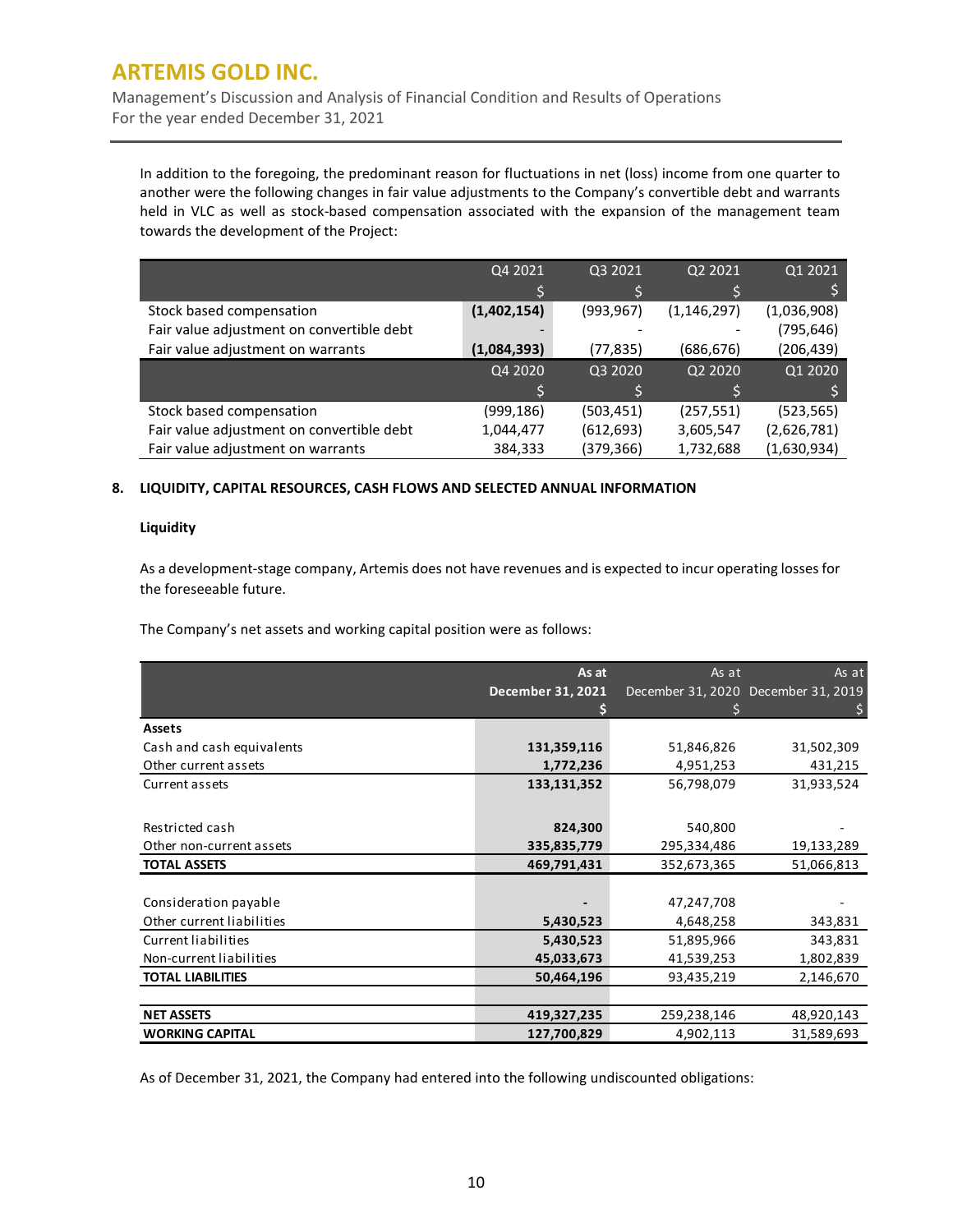Management's Discussion and Analysis of Financial Condition and Results of Operations For the year ended December 31, 2021

|                                         | $< 1$ year | $1 - 3$<br>vears | $4 - 5$<br>vears         | > 5 years                | <b>Total</b> |
|-----------------------------------------|------------|------------------|--------------------------|--------------------------|--------------|
| Accounts payable and accrued liabilites | 5,068,652  |                  | $\overline{\phantom{a}}$ | $\overline{\phantom{a}}$ | 5,068,652    |
| Lease liability                         | 361.871    | 744.226          | 285.924                  | -                        | 1,392,021    |
| Other variable consideration payable    |            |                  | $\overline{\phantom{a}}$ | 84,000,000               | 84,000,000   |
| Asset retirement obligation             |            |                  | -                        | 11,637,000               | 11,637,000   |

As at the date of this report, the Company expects that its working capital position provides sufficient resources available to meet its contractual obligations for the ensuing 12 months. Having said this, in order for the Company to meet such obligations and undertake its discretionary spending related to further development of the Blackwater Project, it will need to (and the Company intends to) fund such planned expenditures by obtaining financing from the exercise of warrants, through additional equity financing and/or through debt financing, as well as streaming arrangements. Management is confident financing will be available at terms agreeable to the Company, however there can be no assurance that the Company will secure the funding required for such elective initiatives.

The Company has not paid any dividends and management does not expect that this will change in the near future.

Working capital is held almost entirely in cash and cash equivalents, significantly reducing any liquidity risk of financial instruments held by the Company.

|                                                          | Q4 2021        | Q4 2020       | FY 2021      | FY2020        |
|----------------------------------------------------------|----------------|---------------|--------------|---------------|
|                                                          |                |               |              |               |
| Net cash used in operating activities                    | (2,862,481)    | (1, 121, 601) | (5,728,083)  | (4, 133, 980) |
| Net cash used in investing activities                    | (8,899,864)    | (5, 116, 803) | (79,657,626) | (149,682,935) |
| Net cash provided by (used in) financing activities      | (1, 195, 191)  | (2, 565)      | 164,897,999  | 174,161,432   |
| Change in cash and cash equivalents                      | (12, 957, 536) | (6,240,969)   | 79,512,290   | 20,344,517    |
| Cash and cash equivalents, beginning                     | 144,316,652    | 58,087,795    | 51,846,826   | 31,502,309    |
| Cash and cash equivalents, ending                        | 131,359,116    | 51,846,826    | 131,359,116  | 51,846,826    |
|                                                          |                |               |              |               |
| Restricted cash, ending                                  | 824,300        | 540,800       | 824,300      | 540,800       |
| Total cash, cash equivalents and restricted cash, ending | 132,183,416    | 52,387,626    | 132,183,416  | 52,387,626    |

### **Cash Flows**

### *Cash flows from operating activities*

Net cash used in operating activities increased by \$1,740,880 and \$1,594,103, respectively when comparing Q4 2021 to Q4 2020 and FY2021 to FY2020. The increase in net cash used in operating activities during Q4 2021 is primarily the result of the increased scope of the Company's activities in support of the development of Blackwater. The increase in net cash used in operating activities during FY2021 is due to the factor listed above, as well as the costs associated with filing the Company's base shelf prospectus in early 2021, an increase in professional fees related to the Company's ESG initiatives and costs associated with the company's hiring and resourcing activities.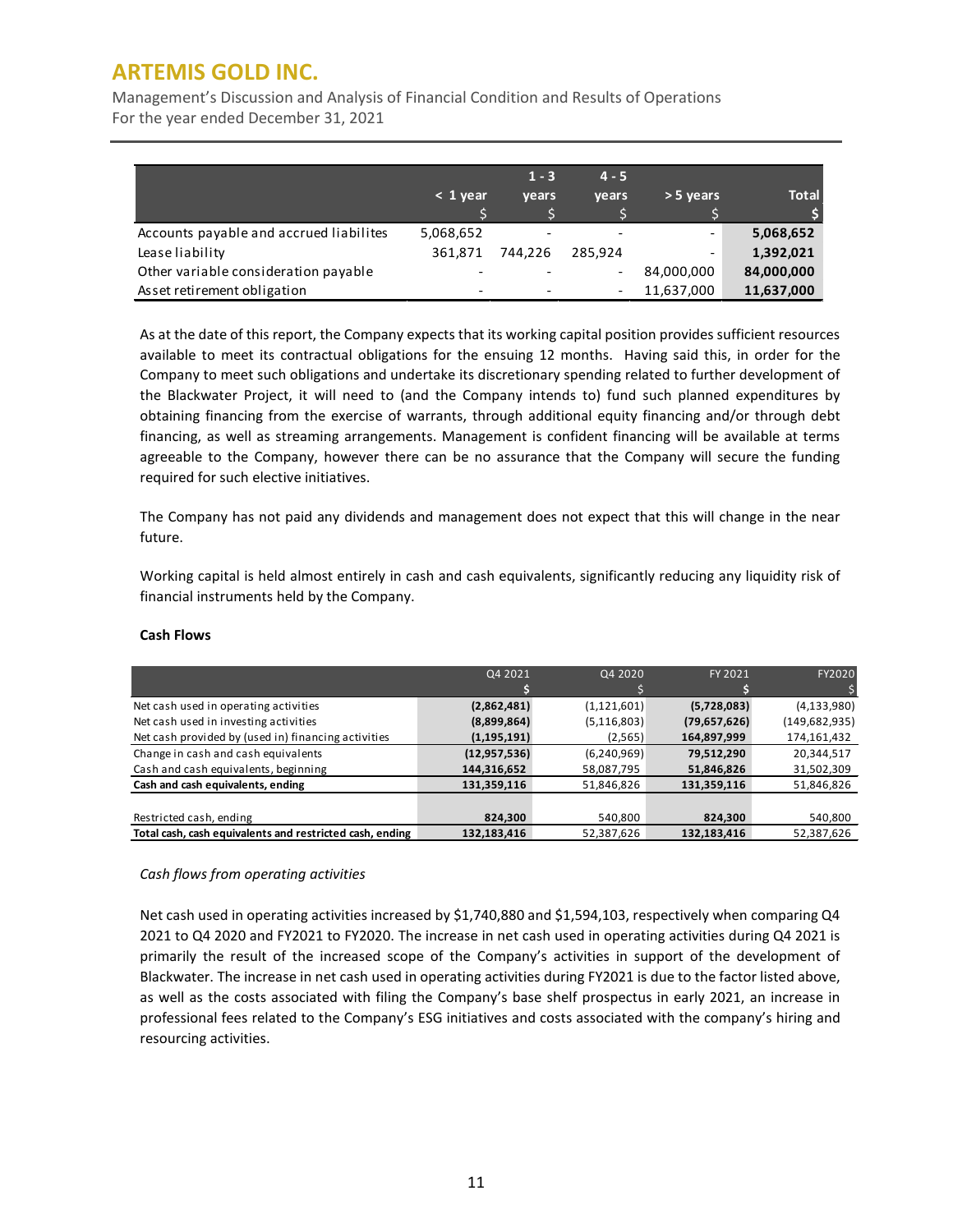Management's Discussion and Analysis of Financial Condition and Results of Operations For the year ended December 31, 2021

#### *Cash flows from investing activities*

Cash used in investing activities increased by \$3,783,061 in Q4 2021 compared to Q4 2020. This was predominantly the result of the ongoing development activities at Blackwater, including the costs incurred related to permitting activities and environmental engineering, engagement with stakeholders, the mobile fleet tendering process and site investigation. These costs were partially offset by a reduction in investment in VLC in Q4 2021, as well as an increase in interest received.

The decrease in cash used in investing activities in FY2021 relative to FY2020 was primarily due to the fact that during FY2020 the initial cash consideration paid of \$140,000,000 as part of the Blackwater acquisition was incurred, compared to \$50,000,000 to satisfy the final cash payment in consideration for the Blackwater acquisition during FY2021, a reduction in additional investment in VLC shares, as well as an increase in proceeds received from marketable securities.

### *Cash flows from financing activities*

Cash used in financing activities increased by \$1,192,626 in Q4 2021 compared to Q4 2020, which was primarily due to an increase in spend related to securing project financing for the Project, which was partially offset by an increase of share warrant exercises in the period.

Cash provided by financing activities in FY2021 was \$9,263,433 lower than FY2020. The reduction was due to the fact that net proceeds raised from private placements during FY 2020 was \$170,479,846 compared to net proceeds raised from the Bought Deal Offering and Non-Brokered Offering was \$164,962,716 during FY2021, an increase in deferred financing costs as well as a reduction in share warrant exercises in the year.

#### **Use of Proceeds**

The following table includes a comparison of actual use of proceeds to previous disclosures made by the Company during the year ended December 31, 2021:

|                                                                    | Intended use of<br>proceeds | Actual use of<br>proceeds |
|--------------------------------------------------------------------|-----------------------------|---------------------------|
| Net proceeds from private placements completed on July 7, 2020 and | 170,479,846                 |                           |
| September 2, 2020                                                  |                             |                           |
| Net proceeds from the Bought Deal Offering on May 19, 2021 and     | 164,962,716                 |                           |
| the Non-Brokered Offering on May 25, 2021                          |                             |                           |
| <b>Total net proceeds</b>                                          | 335,442,562                 |                           |
| Acquisition of Blackwater                                          | 140,000,000                 | 140.000.000               |
| Payment of consideration payable to New Gold                       | 50,000,000                  | 50,000,000                |
| Advancing development of Blackwater and general working capital    | 145,442,562                 | 42,384,728                |
| Remaining in treasury                                              |                             | 103,057,834               |
| <b>Total net proceeds</b>                                          |                             | 335,442,562               |

The \$50 million consideration payable to New Gold was paid on August 23, 2021. The balance of the proceeds remaining in treasury is intended to be applied towards (i) ongoing permitting costs (ii) costs associated with detailed engineering (iii) financing costs (iv) pre-development and development expenditures as contemplated in the Company's Feasibility Study, including the costs associated with mobilizing the EPC contractors, placing orders for longer-lead construction items, commencing earthworks and development of offsite infrastructure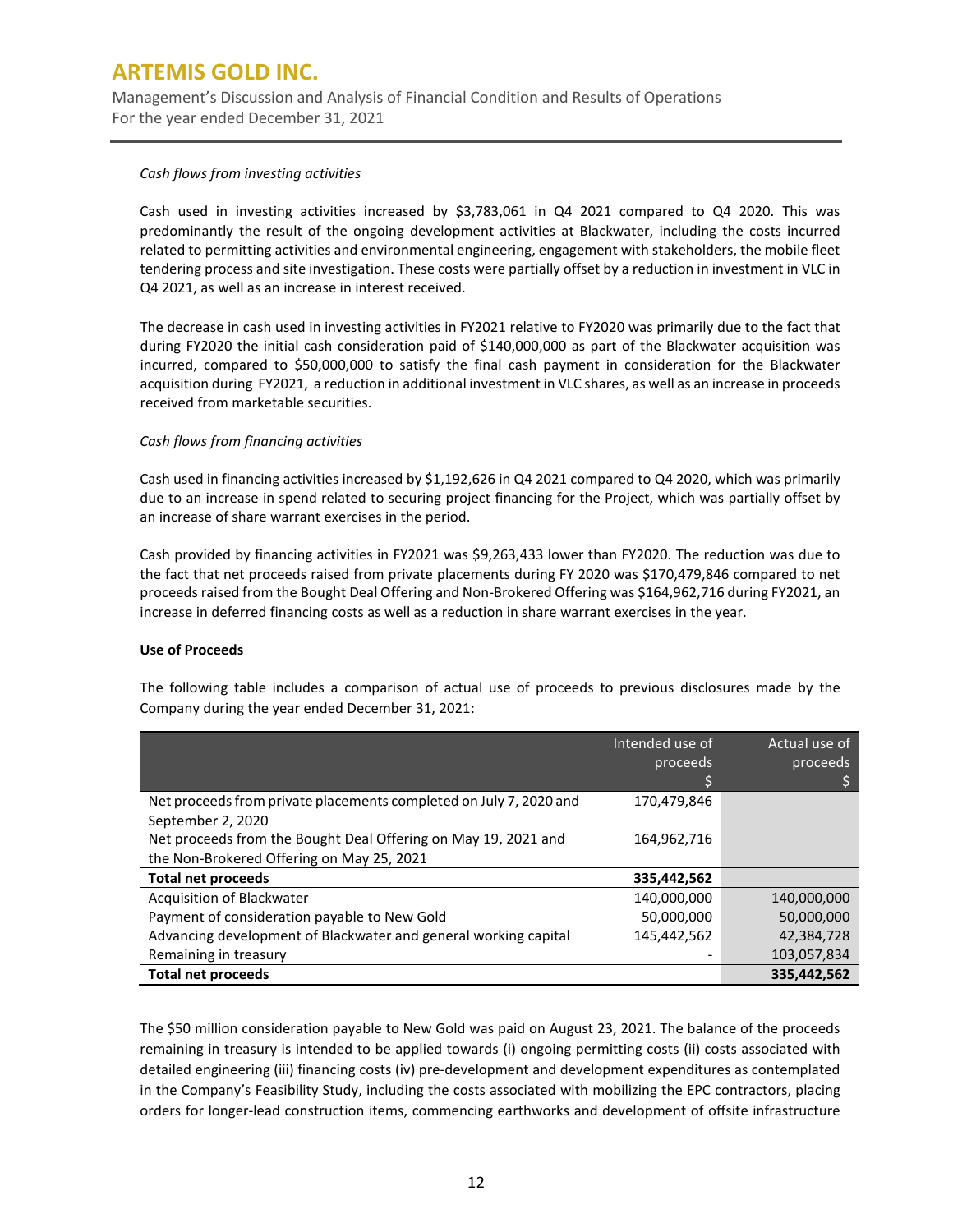Management's Discussion and Analysis of Financial Condition and Results of Operations For the year ended December 31, 2021

including road access and power supply to the Blackwater site, as well as (v) costs associated with partnering with First Nations groups and (vi) general corporate purposes.

#### **9. TRANSACTIONS BETWEEN RELATED PARTIES**

Key management for the year ended December 31, 2021 included the Company's directors, Chief Executive Officer, Chief Financial Officer and Chief Operating Officer (for the year ended December 31, 2020 – Company's directors, Chief Executive Officer and Chief Financial Officer).

Compensation awarded to key management for the years ended December 31, 2021 and December 31, 2020 was:

|                       | Q4 2021   | Q4 2020   | FY2021    | FY 2020   |
|-----------------------|-----------|-----------|-----------|-----------|
|                       |           |           |           |           |
| Salaries and benefits | 523,161   | 85,518    | 1,197,790 | 431,180   |
| Consulting fees       | 698,334   | 143,750   | 1,129,584 | 836,657   |
| Director fees         | 177,917   | 66,250    | 439,375   | 205,833   |
| Share-based payments  | 1,217,068 | 882.439   | 4,081,337 | 1,866,756 |
|                       | 2,616,480 | 1,177,957 | 6,848,086 | 3,340,426 |

#### **10. OFF-BALANCE SHEET ARRANGEMENTS**

The Company had no off-balance sheet arrangements as at December 31, 2021 or as at the date hereof.

### **11. SUBSEQUENT EVENTS**

- a) Subsequent to December 31, 2021 the Company granted 50,000 incentive stock options, exercisable at a weighted average price of \$6.08, expiring 5 years from the date of the grant.
- b) Subsequent to December 31, 2021 the Company issued 80,000 common shares in various tranches pursuant to warrant exercises for gross proceeds of \$86,400.
- c) On March 14, 2022, 9,300,000 of the Company's share purchase warrants in VLC expired unexercised, bringing the remaining share purchase warrants balance to nil.
- d) On February 24, 2022, the Company announced the execution of a credit-approved commitment letter with Macquarie and National Bank to jointly underwrite a \$360 million PLF, to fund a significant component of the estimated construction costs of the Company's Blackwater Project. The PLF also provides for up to \$25 million in capitalized interest and a \$40 million standby COF. The Standby COF is an addition to the terms previously announced on April 9, 2021, and represents a further enhancement of these financing facilities to de-risk development in the current economic environment.

## **OUTSTANDING SHARE DATA**

The authorized capital of Artemis consists of an unlimited number of common shares. As of the date of this report, there were 154,051,145 common shares outstanding, 30,960,465 warrants outstanding and 9,026,500 options outstanding. Each whole warrant entitles the holder to purchase one additional common share of the Company at a price of \$1.08 per until August 27, 2024.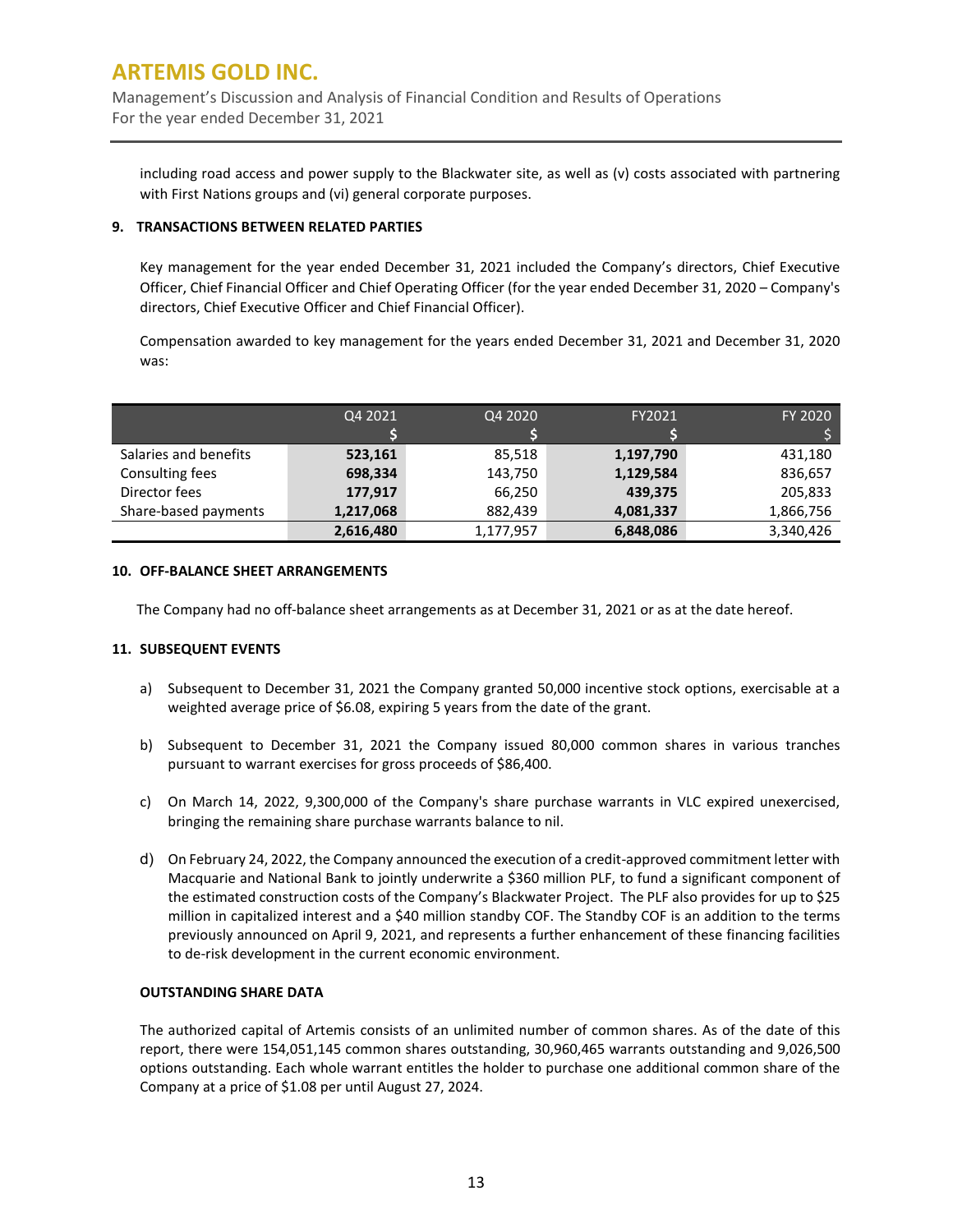Management's Discussion and Analysis of Financial Condition and Results of Operations For the year ended December 31, 2021

### **CAPITAL MANAGEMENT**

Capital includes all components of shareholders' equity. The Company's objective in managing capital is to safeguard the Company's ability to continue as a going concern, to maintain a flexible capital structure which optimizes cost of capital at acceptable risk and to provide reasonable returns to shareholders. The Company manages the capital structure and makes adjustments in light of changes in economic conditions, foreign exchange rates and the risk characteristics of the Company's assets. In order to maintain or adjust the capital structure, the Company may issue new shares, or sell assets to improve working capital. The Company has no other externally imposed capital requirements. In order for the Company to meet its obligations and undertake its intended discretionary spending related to further development of the Blackwater Project, it may choose to fund such expenditures by obtaining financing through additional equity financing, or through debt financing or a combination thereof.

#### **FINANCIAL INSTRUMENTS AND OTHER INSTRUMENTS**

The Board of Directors has overall responsibility for the establishment and oversight of the Company's risk management framework.

The Company's financial instruments consist of cash and cash equivalents, interest receivables and deposits, and the investment in VLC warrants which are designated as fair value through profit and loss. The Company's marketable securities are designated as fair value through other comprehensive income and loss. The Company's financial instruments also include accounts payable and consideration payable, which are measured at amortised cost.

#### Fair value measurements

A three-level hierarchy for fair value measurements exists based upon the significance of inputs used in making fair value measurements:

- Level 1 Unadjusted quoted prices in active markets for identical assets or liabilities;
- Level 2 Inputs other than quoted prices that are observable for the asset or liability, either directly (i.e., as prices) or indirectly (i.e., derived from prices); and
- Level 3 Inputs for the asset or liability that are not based on observable market data.

As at December 31, 2021, the carrying value of the Company's cash and cash equivalents, receivables, as well as accounts payable approximate their fair values due to their short-term nature, while the Company's investments in marketable securities and warrants in VLC are carried at fair value. The carrying value of consideration payable and other variable consideration payable are considered to approximate their fair value. The fair value of the Company's equity investment in VLC is disclosed in Note 5 to the Annual Financial Statements.

Fair value is based on available public market information or, when such information is not available, estimated using present value techniques and assumptions concerning the amount and timing of future cash flows and discount rates which factor in the appropriate credit risk. The fair value of the Company's investment in the VLC warrants, as well as consideration payable and other variable consideration payable, are categorized as Level 3 in the fair value hierarchy as observable market data for these instruments are not available. Marketable securities are categorized as Level 1.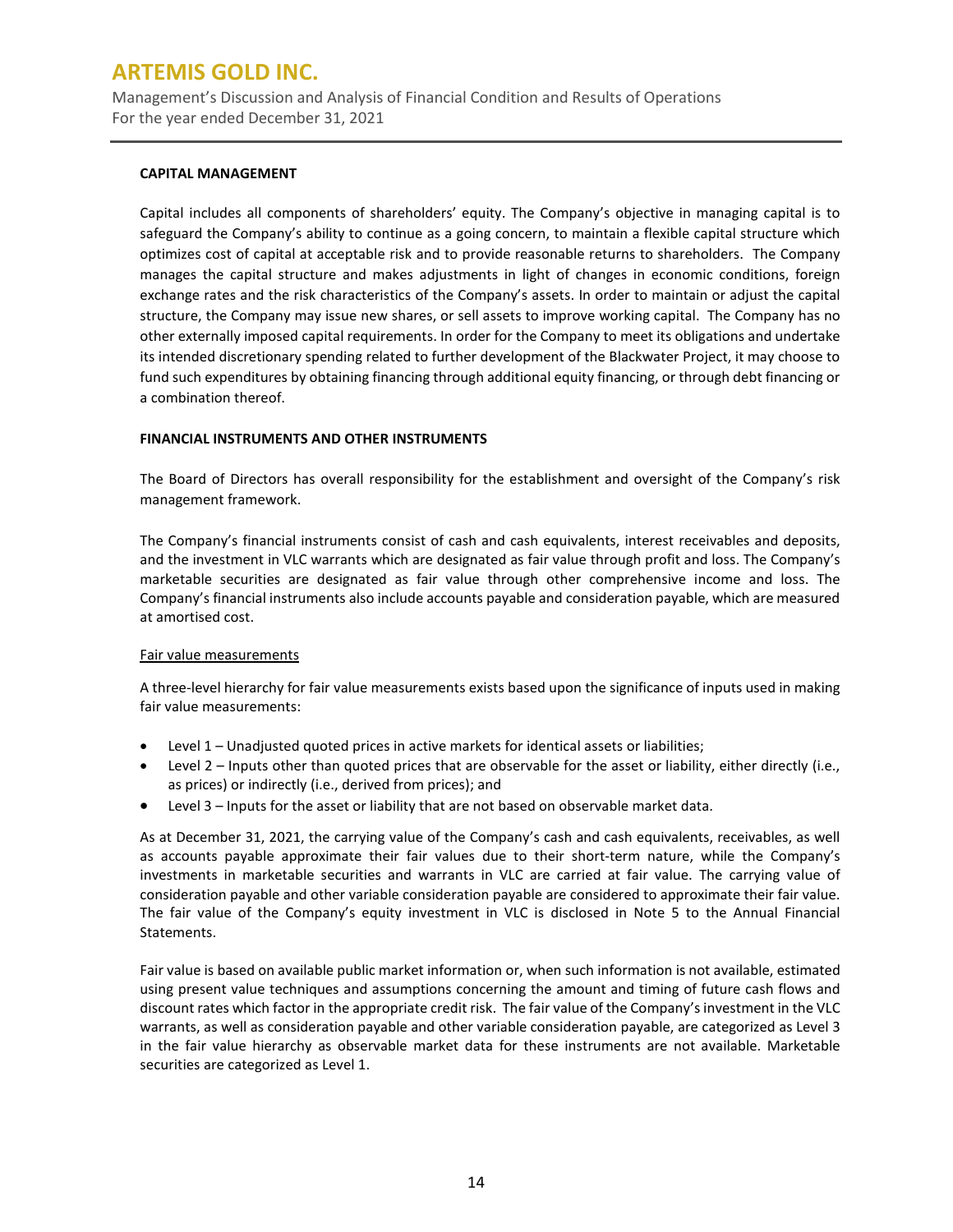Management's Discussion and Analysis of Financial Condition and Results of Operations For the year ended December 31, 2021

#### **CHANGES IN ACCOUNTING POLICIES**

a) Accounting standards adopted January 1, 2021

There were no new standards effective January 1, 2021 that had an impact on the consolidated Annual Financial Statements or are expected to have a material effect in the future.

b) Accounting standards and amendments issued but not yet adopted

The following standards and interpretations, which may be applicable to the Company, have been issued but are not yet effective as of December 31, 2021: Amendment to IAS 16 On May 14, 2020, the IASB amended *IAS 16 - Property, Plant and Equipment* to prohibit deducting from the cost of an item of property, plant and equipment any proceeds from selling items produced while bringing that asset to the location and condition necessary for it to be capable of operating in the manner intended by management. Instead, an entity recognizes the proceeds from selling such items, and the cost of producing those items, in profit or loss. The amendments are effective for annual periods beginning on or after January 1, 2022 with early adoption permitted. The new pronouncement does not have any impact on the Company's historical financial statements, but management will consider the impact of the new pronouncement as it advances the development activities associated with the Blackwater Project.

### **RISK FACTORS**

The Company's business, operations and future prospects are subject to significant risks. For details of these risks, refer to the risk factors set forth in the Company's most recently filed AIF, which can be found under the Company's corporate profile on SEDAR at [www.sedar.com.](http://www.sedar.com/) Management is not aware of any significant changes to the risks identified in the Company's most recently filed AIF nor has the Company's mitigation of those risks changed significantly during the year ended December 31, 2021. These risks, and the risk factors disclosed below, could materially affect the Company's business, operations, prospects and share price and could cause actual events to differ materially from those described in forward-looking statements relating to the Company. Additional risks and uncertainties not presently known to the Company or that the Company currently considers immaterial may also impair the business, operations, prospects and share price of the Company. If any of the risks actually occur, the business of the Company may be harmed, and its financial condition and results of operations may suffer significantly.

The operations of the Company are speculative due to the high-risk nature of its business which is the exploration of mineral properties. For details of these risks, refer to the risk factors set forth in the Company's most recently filed AIF, which can be found under the Company's corporate profile on SEDAR a[t www.sedar.com.](http://www.sedar.com/) Management is not aware of any significant changes to the risks identified in the Company's most recently filed AIF nor has the Company's mitigation of those risks changed significantly during the year ended December 31, 2021. The risks refer to herein are not the only risks and uncertainties that Artemis faces. Additional risks and uncertainties not presently known to the Company or that the Company currently considers immaterial may also impair its business operations. These risk factors could materially affect the Company's future operating results and could cause actual events to differ materially from those described in forward-looking statements relating to the Company.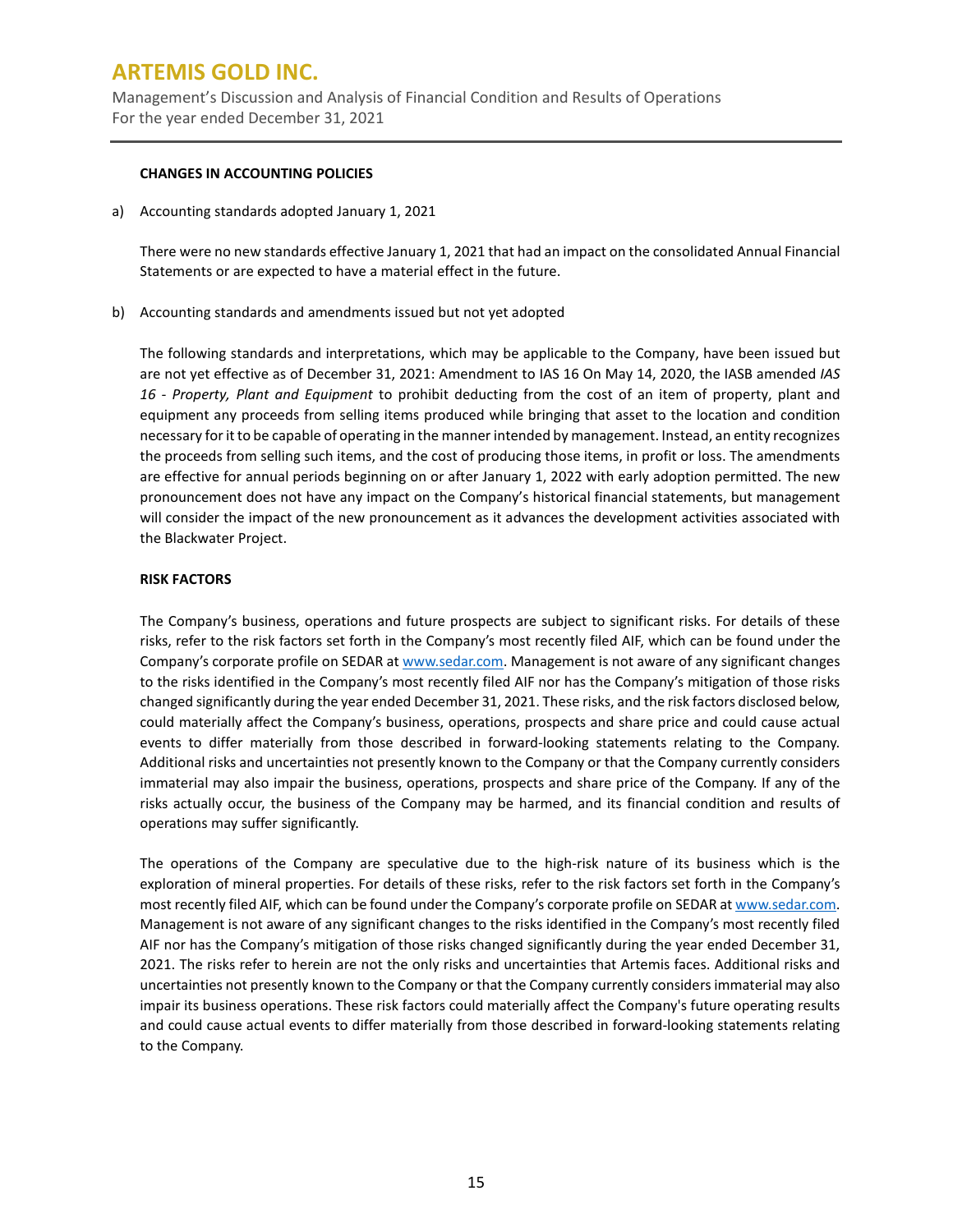Management's Discussion and Analysis of Financial Condition and Results of Operations For the year ended December 31, 2021

#### **ADDITIONAL DISCLOSURE FOR VENTURE ISSUERS WITHOUT SIGNIFICANT REVENUE**

Additional disclosure concerning Artemis' general and administrative expenses and exploration, evaluation and development expenses are provided in the Company's statement of income and comprehensive income contained in its Annual Financial Statements and Interim Financial Statements, which are all available on Artemis' website and its profile on SEDAR a[t www.sedar.com.](http://www.sedar.com/)

#### **NOTE REGARDING FORWARD-LOOKING INFORMATION**

This MD&A contains "forward-looking statements" (also referred to as "forward-looking information") within the meaning of applicable Canadian securities legislation. All statements, other than statements of historical facts, included in this MD&A that address activities, events or developments that Artemis expects or anticipates will or may occur in the future, including, without limitation, statements about the future exploration, development and construction activities; sources, and proposed uses, of funds; capital and operating cost estimates; NPV, IRR and other economic estimates in respect of the economics of the Blackwater Project; expectations regarding the construction, operation and expansion of the Blackwater Project; expectations regarding the ability to raise capital for future activities, including the Company's expectations with respect to financing the construction of the Blackwater Project; expectations relating to the PLF; expectations relating to the continued engagement and negotiation with First Nations; the timing and receipt of certain approvals*,* and other such matters are forward-looking statements. When used in this MD&A, the words "estimate", "plan", "anticipate", "expect", "intend", "target', "believe" and similar expressions are intended to identify forwardlooking statements. Forward-looking information and statements are based on the then current expectations, beliefs, assumptions, estimates and forecasts about Artemis' business and the industry and markets in which it operates.

Forward-looking information and statements are made based upon certain assumptions and other important factors that could cause the actual results, performances or achievements of Artemis to be materially different from future results, performances or achievements expressed or implied by such information or statements. Such information and statements are based on numerous assumptions including, among others, the accuracy of the economic benefits as forecasted by the Feasibility Study, the expected economic impact on British Columbia stemming from construction and operating activities of the Blackwater Project, the expected valueadded and jobs stemming from the construction and operation of the Blackwater Project, the ability to fasttrack certain construction initiatives at the Blackwater Project, the timing of awarding of the EPC contract, that the results of planned exploration, development and construction activities are as anticipated, the price of gold, the anticipated cost of planned exploration, development and construction activities, that general business and economic conditions will not change in a material adverse manner, that financing will be available if and when needed on reasonable terms (including that the Company will be able to conclude a project loan facility for the Blackwater Project in the manner and on the timelines currently anticipated) and that third party contractors, equipment, supplies and governmental and other approvals required to conduct Artemis' planned exploration activities will be available on reasonable terms and in a timely manner.

Forward-looking information and statements involve known and unknown risks, uncertainties and other factors which may cause the actual results, performance or achievements of Artemis to be materially different from any future results, performance or achievements expressed or implied by such forward-looking statements. Such factors include, among others, the risk that the estimates (including economic and cost estimates) set out in the Feasibility Study will prove incorrect, or the plans, forecasts, expectations and assumptions otherwise set